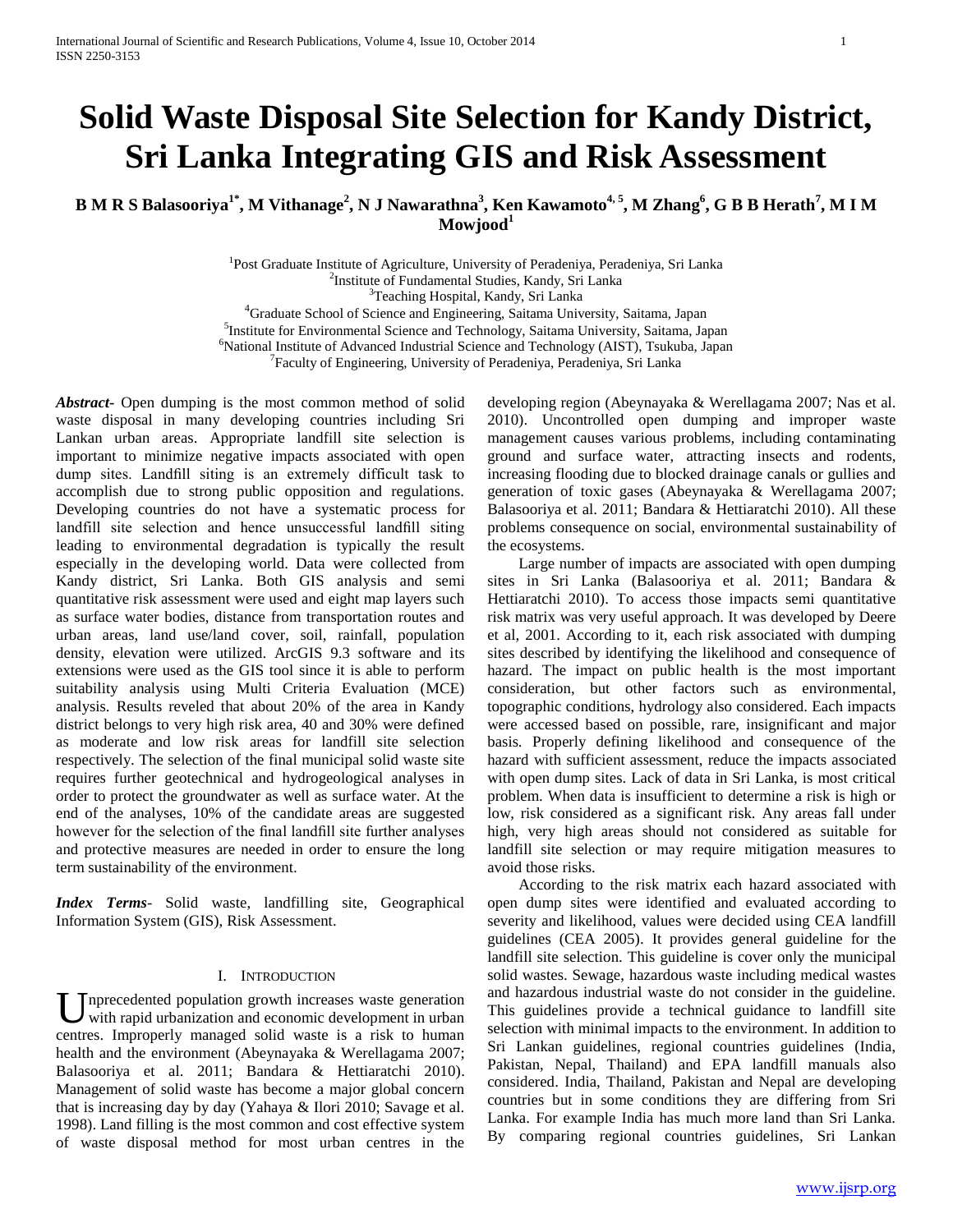guideline was used in this study, because it is more relax among others.

 The impact on public health is the most important consideration, but other factors such as environmental, geology, social, topography, hydrology also considered (Javaheri et al. 2006; Department of Primary Industries, water and Environmnet 2004; Alfy et al. 2010). Each impacts were accessed based on possible, rare, insignificant and major basis. Properly defining likelihood and consequence of the hazard with sufficient assessment, reduce the impacts associated with open dump sites. Lack of data in Sri Lanka, is most critical problem. When data is insufficient to determine a risk is high or low, risk considered as a significant risk. Any areas fall under high, very high areas was considered as not suitable for landfill site selection or may require mitigation measures to avoid those risks.

 Geographic information system (GIS) is a strong tool which can integrate in to several methodologies. It efficiently stores, retrieves, analyses and display information according to related method (Nas et al. 2010; Gorsevski et al. 2012; Sener et al. 2011; Guiqin et al. 2009; Donevska et al. 2011). The software ideal for this kind of preliminary studies due to its ability to manage large amount of spatial data from various sources and its saves time.

The objective of this study is to select a suitable site using the Geographic Information System (GIS) and semi quantitative risk assessment matrix at Kandy district a case study.

# II. MATERIAL AND METHODS

# *A.Study Area*

 Kandy district is located in middle part of the Sri Lanka. Its capital is the city of Kandy, with a population of the district about 1,368,216 (Census report, 2012) and the region occupy 1934  $\text{Km}^2$  of the country's total area.

 The climate is tropical, the average annual precipitation varies around 3175 mm and it is located at latitudes  $6^{\circ}56^{\circ}$ ,  $7^{\circ}28^{\circ}$ N and longitudes  $80^025$ ",  $81^001$ " E. It has an average temperature range from 21 to 26  $^{\circ}$ C and in dry periods the temperature of the area rises up to  $29-30$  °C. The complex mountainous terrain of different landforms, soil types, geology

and altitudinal gradients that range between 462 and 600 m above sea level and slopes varying between 0% and 90% produce a variety of activities, such as agricultural, commercial, industrial and urban land uses.

 Most common method of solid waste disposal in Kandy district is open dumping. Improper planning and maintenance of these dump sites affect in many ways to human health and environment in long run.



**Figure: 1. Sri Lanka map including Kandy District**

# *B.Methodology*

 The methodology described in this paper is an efficient approach for a landfill siting process. In this study, eight map layers such as land use, elevation, surface water, distance to roads, and distance to urban areas, soil, rainfall, population density data was collected from the district. Suitable landfill site was analysed by using the GIS together with risk assessment (Table 2). (Deere. et.al, 2001, Bartram. et. al.2009). Based on these data, a risk assessment was carried out with semiquantitative matrix (Table 1). The findings obtained from this study were used to develop criteria for new landfill site selection.

# **Table1. Semi quantitative risk matrix**

|                           |                                           | Severity or consequence                        |                                             |                                             |                                            |                                      |
|---------------------------|-------------------------------------------|------------------------------------------------|---------------------------------------------|---------------------------------------------|--------------------------------------------|--------------------------------------|
|                           |                                           | Insignificant<br>or no impact<br>$-$ Rating: 1 | Minor<br>implication<br>impact-<br>Rating:2 | Moderate<br>esthetic<br>impact-<br>Rating:3 | Major<br>regulatory<br>impact-Rating:<br>4 | Catastrophic<br>impact-<br>Rating: 5 |
| or frequency<br>ikelihood | Almost certain/ Once a<br>day-Rating:5    |                                                | 10                                          | 15                                          | 20                                         | 25                                   |
|                           | Likely/ Once a week-<br>Rating: 4         |                                                | 8                                           | 12                                          | 16                                         | 20                                   |
|                           | Moderate/<br>Once<br>a<br>month-Rating: 3 | $\mathcal{R}$                                  | 6                                           | 9                                           | 12                                         | 15                                   |
|                           | Unlikely/ Once a year-<br>Rating; 2       |                                                | 4                                           | 6                                           | 8                                          | 10                                   |
|                           | Rare/ Once Every 5<br>year-Rating: 1      |                                                | $\mathfrak{D}$                              | 3                                           | 4                                          |                                      |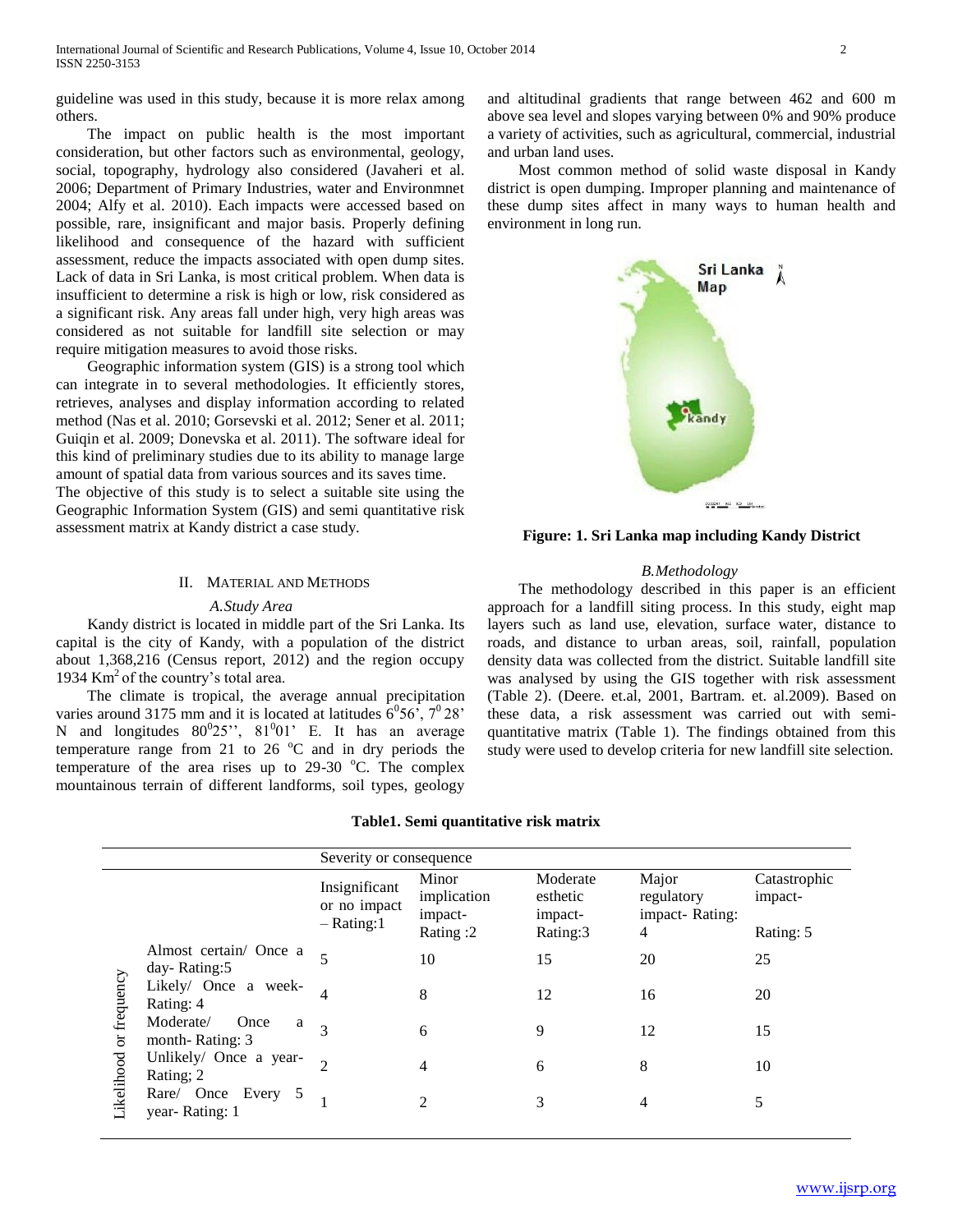| $\mathbf{r}$<br>R1 <sup>c</sup><br>score<br>эΝ<br>. | w<br>__ | n-s<br>$\sim$ | $10-7$<br>- 10<br>___<br>$\sim$ | $\cdot$ .                                       |
|-----------------------------------------------------|---------|---------------|---------------------------------|-------------------------------------------------|
|                                                     | Low     | Medium        | H <sub>1</sub> gh               | 10 <sup>1</sup><br>h10r<br>ັ<br>$\cdots$<br>. . |

| Table 2: Typical hazards identification in landfill sites |  |  |  |
|-----------------------------------------------------------|--|--|--|
|-----------------------------------------------------------|--|--|--|

| Hazard<br><b>Event</b> | Criteria                                                           | <b>Hazard Type</b> | Likelih<br>ood | <b>Severity</b>         | <b>Risk</b>    | <b>Risk Rating</b> |
|------------------------|--------------------------------------------------------------------|--------------------|----------------|-------------------------|----------------|--------------------|
|                        | Landfill within 500m-1km from<br>an urban areas                    | Social             | 4              | $\mathfrak{2}$          | $\,8\,$        | Medium             |
|                        | Landfill within 100m from an<br>urban area                         | Social             | 4              | 5                       | 20             | Very High          |
| Odour                  | Landfill >1km from an urban<br>area                                | Social             | 2              | $\overline{2}$          | $\overline{4}$ | Low                |
| and<br>diseases        | Transportation routes<br>within<br><300m away from a landfill site | Environmental      | 4              | $\overline{4}$          | 16             | Very High          |
|                        | Transportation routes<br>within<br>>500m away from a landfill site | Environmental      | $\mathfrak{2}$ | 2                       | 4              | Low                |
|                        | Landfill within 500m-1km from<br>an urban areas                    | Environmental      | $\sqrt{2}$     | 1                       | $\overline{2}$ | Low                |
|                        | Landfill within 500m from an<br>urban area                         | Environmental      | 4              | 3                       | 12             | High               |
| Surface<br>water       | Surface water bodies<br>within<br><300m landfill site              | Environmental      | $\sqrt{5}$     | 5                       | 25             | Very High          |
| pollution              | Surface water bodies<br>within<br>>500m landfill site              | Environmental      | $\sqrt{2}$     | $\overline{c}$          | $\overline{4}$ | Low                |
|                        | High elevation(>2000m)                                             | Environmental      | 5              | 5                       | 25             | Very High          |
|                        | Elevation between 400m-1250m                                       | Environmental      | 4              | 2                       | 8              | Medium             |
|                        | Clay                                                               | Geology            | $\overline{c}$ | $\overline{c}$          | $\overline{4}$ | Low                |
| Ground                 | Mixed                                                              | Geology            | 2              | 3                       | 6              | Low                |
| water                  | Sandy                                                              | Geology            | 4              | 5                       | 20             | Very High          |
| pollution              | Clean sand/gravel                                                  | Geology            | 4              | 5                       | 20             | Very High          |
|                        | Rainfall <500mm                                                    | Meteorology        | $\overline{c}$ | 3                       | $\sqrt{6}$     | Low                |
|                        | Rainfall 500mm-1500mm                                              | Meteorology        | 2              | $\overline{4}$          | 8              | Medium             |
|                        | Rainfall >1500mm                                                   | Meteorology        | 5              | 5                       | 25             | Very High          |
|                        | Population Density 80 -1000Km <sup>2</sup>                         | Social             | 3              | 3                       | 9              | Medium             |
|                        | Density<br>1000-<br>Population<br>$3000$ Km <sup>2</sup>           | Social             | 4              | 5                       | 20             | Very High          |
|                        | Land use-Plantations                                               | Environmental      | 3              | 5                       | 15             | High               |
| Social/                | Land use-Pasture areas                                             | Environmental      | 4              | 5                       | 20             | Very High          |
| Environ-               | Land use-Rocky Terrain                                             | Environmental      | 3              | 3                       | 9              | Medium             |
| mental<br>impacts      | Land use-Bush lands                                                | Environmental      | 1              | 3                       | 3              | Low                |
|                        | Land use- Agricultural land<br>Land use- Urban Centers             | Environmental      | $\overline{c}$ | $\overline{\mathbf{4}}$ | $8\,$          | Medium             |
|                        | Land use-Villages                                                  | Social             | 4              | 5                       | 20             | Very High          |
|                        |                                                                    | Social             | $\mathfrak s$  | 5                       | 25             | Very High          |

 According to the risk assessment, buffer zones were assigned as 100 m, 200 m, and 300 m along every existing road by using Arc GIS 9.3 software. 100m and 300m buffer zones were assigned for railway track and values were decided according to the risk assessment.

 The location of a solid waste disposal site at a distance less than 100 m from a surface water body causes very high risk; a distance equal to about 300 m causes moderate risk and a distance greater than 300 m causes low risk to the environment. The safe distance between a surface water body and buffer zones were considered to be greater than 500 m.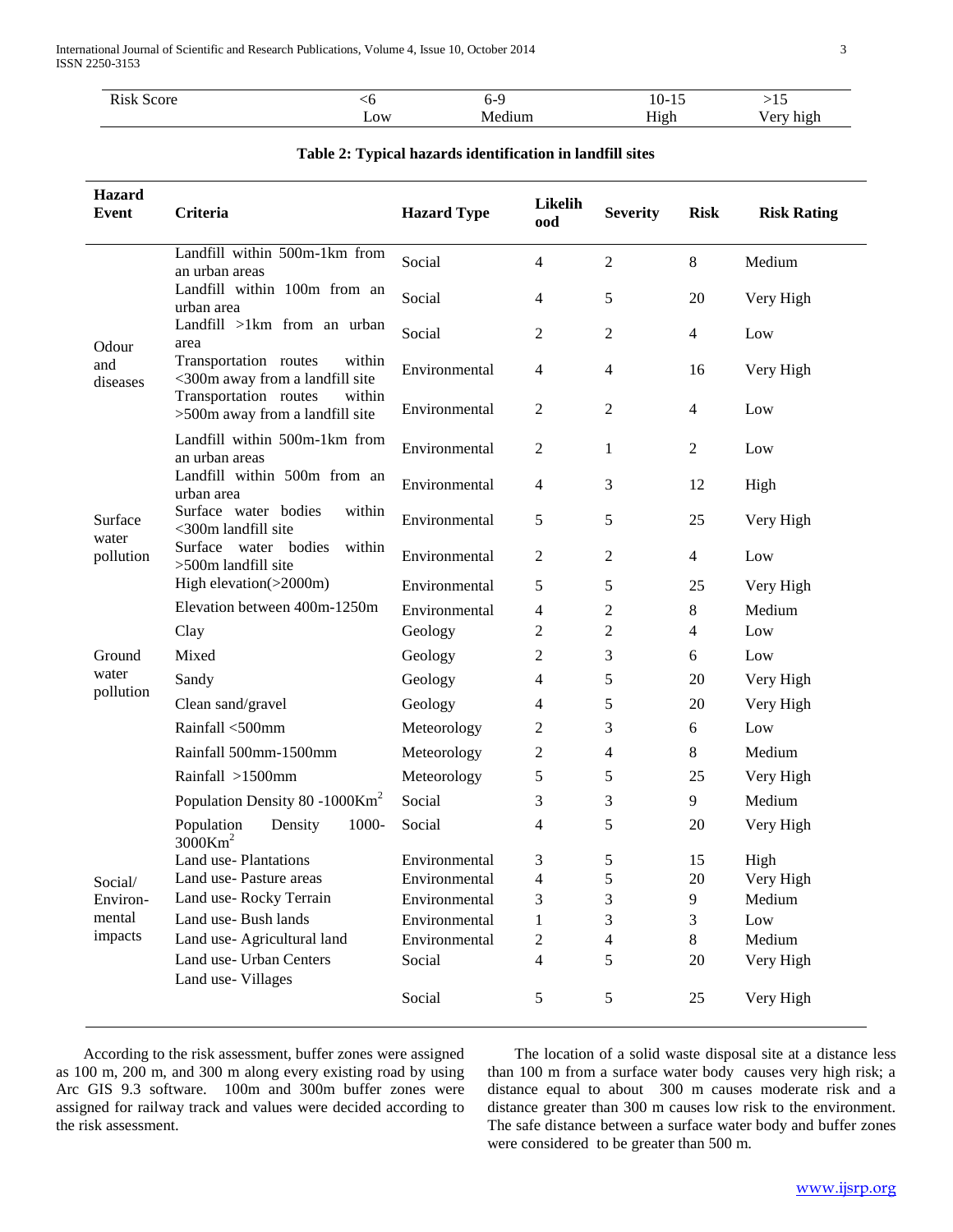If a solid waste disposal site is located at a distance less than 100 m from a residential area , it causes very high risk to the residents. If the distance between the residential area and the solid waste disposal site is greater than 1 km, it may impose low risk, while a distance between 400 m and 1 km is considered as to be of moderate risk condition.

 The best areas for locating land disposal sites should have a medium altitude. An altitude greater than 2,100 m makes the relevant area not suitable for locating solid waste land disposal sites. Doneveska et al. (2011) considered areas which are 400– 1,250 m above sea level, as the most suitable because of being the least less risk areas. An altitude greater than 2,000 m causes a high risk.

 Land use map in the area was identified and urban centers, villages, parks and scenic areas were considered as high risk area for landfill site selection. Archeological, histological and protected areas exclude from the consideration (CEA, 2005).

 Soil types in the area was considered and values were assigned based on risk assessment. Soil in Kandy district is covered by clay type soil considered as a low risk factor.

 Population data in Kandy district was collected from census and statics department and density was calculated. Density higher than  $1000$ Km<sup>2</sup> considered as high risk area and lower than that considered as low risk areas. Low risk areas were considered to be suitable for land disposal.

 Meteorological factors are more important in landfill site selection. Rainfall data was collected in twelve meteorological stations (1963- 2011 yrs.) in Kandy district from meteorology department, Peradeniya and developed rainfall distribution pattern of Kandy district by interpolating data by calculating average annual rainfall.

 Values were assigned to each layers according to risk assessment and finally overlay analysis was carried out to develop suitability map by using Arc GIS 9.3 software (Figure.2).



**Figure.2. The spatial analysis procedure for landfill site selection**

# III. RESULTS AND DISCUSSION

 Selection of potential landfill site is not an easy task and it needs careful evaluation of the study area. For this case study eight criteria were selected according to the CEA guidelines (2005) and the availability of data in Kandy district.

 Landfill sites should not be placed too closed to high population density area in order to mitigate conflict against peoples who live in nearby. This prevents health problems, noise complains, odour complains, decreased property values and mischief due to scavenging animals. According to the EPA landfill guideline (Environmental Protection Agency 2006), a landfill site should be located in an area which is at least 500m away from an urban residential or commercial areas. Figure 3, shows the building with buffer zones, and the restricted areas represented by green colour.



**Figure.3. Building Map**

 Population density of the area was considered as another criterion. Kandy Four Gravest has highest density compared to the other regions. So it is considered as high risk region. Dense population settlements generate most of the waste quantity, it is a very important factor because it defines the operational cost for the waste landfill.

 Being a natural resource, surface water is very important as a major human requirement and an agent to keep the ecological balance, Rivers are under risk, since the mixing of leachate with river water leads to river pollution. Older landfills in Kandy district were often sited close to Mahaweli River enhancing the potential for leachate to contaminate ground water as well as surface water. Figure 4 shows the suitability of areas for waste disposal sites according to the surface water distribution of Kandy district. According to the CEA guidelines safe distance buffer zones were created and values was given for each of them according to the risk assessment.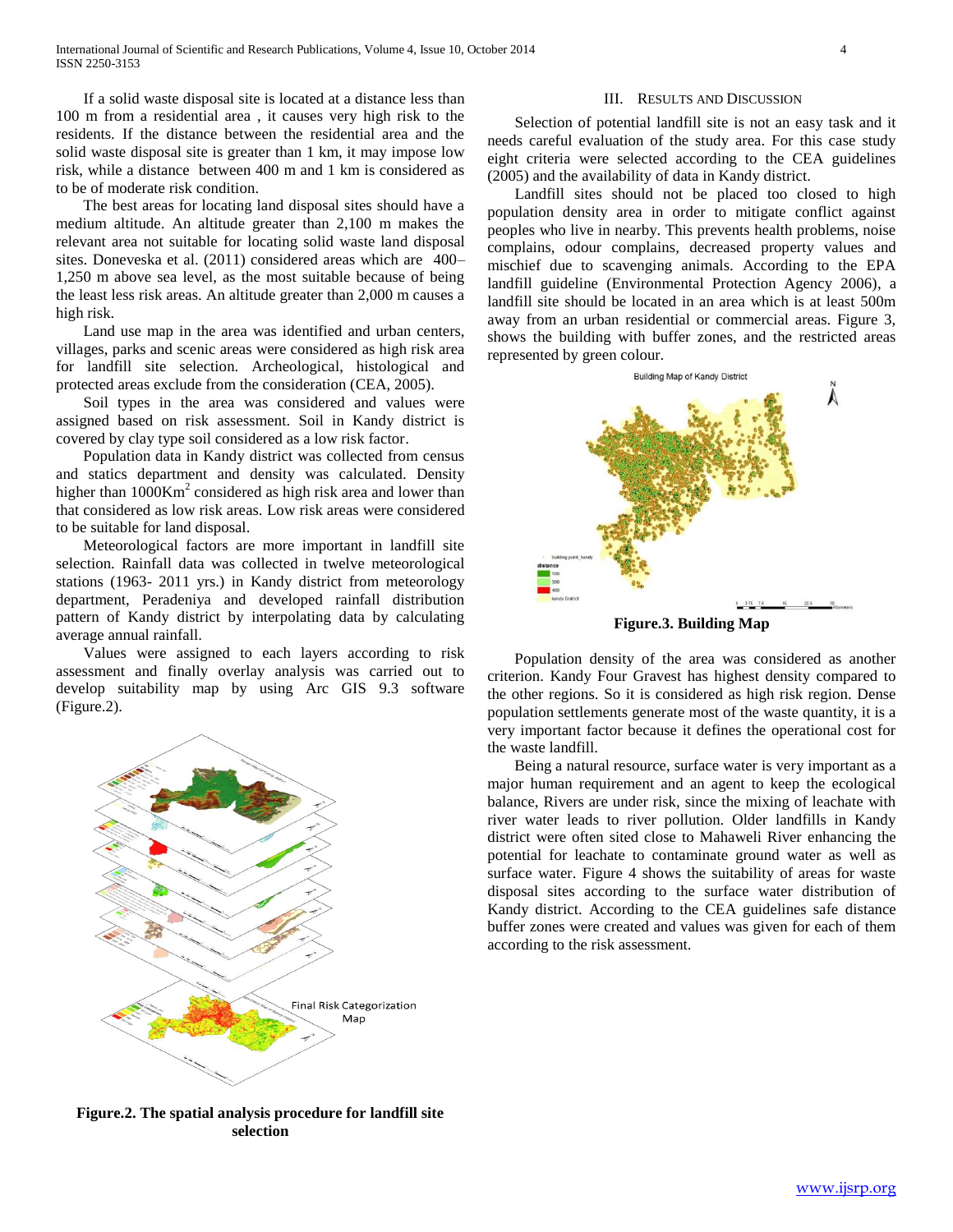

**Figure.4. Surface water Map**

 An optimal landfill soil will have moderately low permeability, a low erodibility potential, and a high cation exchange capacity. Fine grained soils are more suitable for landfills than coarse grained (Şener et al. 2005) However, properties of clays including low drainage rates, shrink/swell potential, and low workability usually reduces a clay soils suitability against soils with a silty clay texture. As, in Kandy district more areas are covered by clay soil, it is considered as low risk area for landfill site selection.

 Landfill site located too far away from the existing road network, costs for solid waste collection and transportation will be high. Also it cannot be placed too close due to aesthetic value. Kandy region has a well-developed, dispersed road network system. Buffer zones were created according to the related literature and modified according to the Sri Lankan situation by using risk assessment (Figure.5).



**Figure.6. Land use Map**

 Chemicals in the landfill leach into ground water by precipitation and surface runoff. Precipitation in the area was considered as one of the criteria for this study and interpolate the average annual rainfall in the Kandy district and evaluate using risk assessment.

 The elevation map of the study area is divided into four regions, low, medium, high, very high risk areas. The areas with elevations between 400m and 1250m are defined as suitable areas (Sharifi et al. 2009; Ugur & Sener 2010) for a landfill site and the remaining areas as unsuitable.

 According to the risk assessment, risk areas were classified in to three categories, low, moderate and high. The identified suitable areas for landfilling are illustrated in Figure.7.



**Figure.5.Transportation Map**

 Land use is considered as important criteria for the landfill site selection, because CEA technical guidelines (2005) exclude some areas as an unsuitable for landfill site selection. Water, urban area, forest were excluded from consideration and barren, shrub lands considered as low risk areas for landfill site selection (Figure.6).



# **Figure.7. Risk Categorization Map of Kandy District**

 According to Figure.7, 20% of the area belongs to Kandy district is considered as very high risk area, and need to exclude from landfill site selection. Only 10% of the area considered as very low risk according to risk assessment and those areas suitable for landfill site selection. Rest of 70% belongs to low and moderate risk areas and other factors needs to be considered before use them as landfill site.